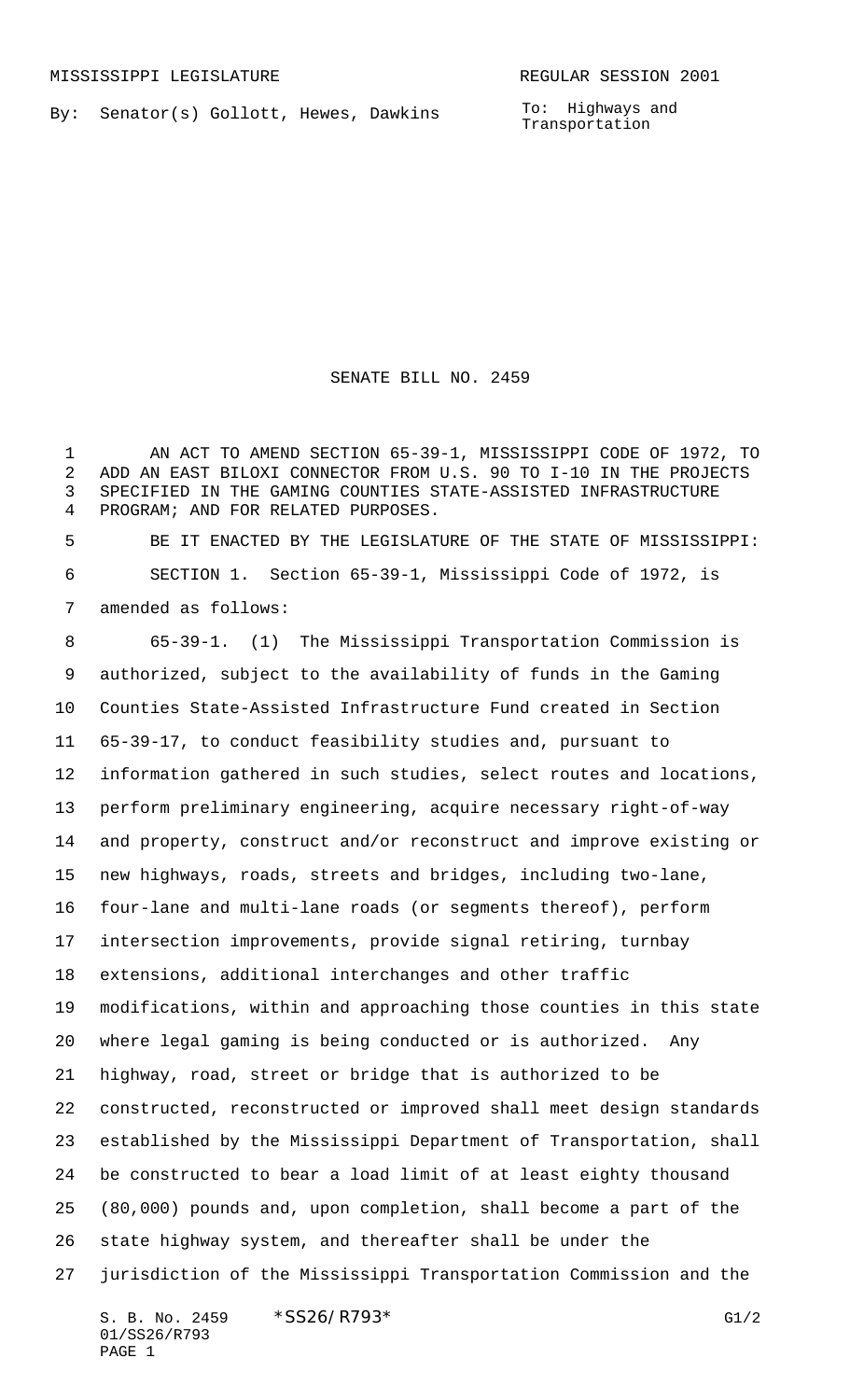Mississippi Department of Transportation for construction and maintenance.

 (2) The projects authorized in subsection (1) of this section shall include, but shall not be limited to, highways, roads, streets and bridges on and along the following locations: (a) U.S. Highway 90 from its intersection with Mississippi 607 in Hancock County to Ocean Springs, and including Lakeshore Road in Hancock County from its intersection with U.S. Highway 90 to Beach Boulevard; (b) Mississippi 4 from U.S. Highway 61 to Mississippi 3; (c) Mississippi 4 from Mississippi 3 to Senatobia; (d) Lorraine/Cowan Road from U.S. Highway 90 to I-10; (e) U.S. Highway 49 from U.S. Highway 90 to I-10 in Gulfport; (f) Mississippi 304 beginning at the Tennessee State Line at or near U.S. 72 and thence running in a southwesterly direction to intersect with U.S. 78 at or near Byhalia and thence running in a westerly direction to intersect I-55 at or near

 Hernando and thence running in a westerly direction to intersect with U.S. 61 in DeSoto County, with a spur extending southwesterly to or near Robinsonville in Tunica County;

(g) I-10 from Exit 28 to Exit 57;

 (h) A new location from the northernmost point on I-110 to U.S. 49;

 (i) U.S. Highway 61 from the Tunica County line to the Tennessee state line;

 (j) (i) Four-lanes for traffic along Mississippi 16 beginning at its intersection with Mississippi 25 and extending easterly to join the existing four-lane on the west side of Carthage within the corporate boundaries;

S. B. No. 2459 \*SS26/R793\* 01/SS26/R793 PAGE 2 (ii) Passing lanes and turn lanes, as needed, along Mississippi 16 beginning at a point on the east side of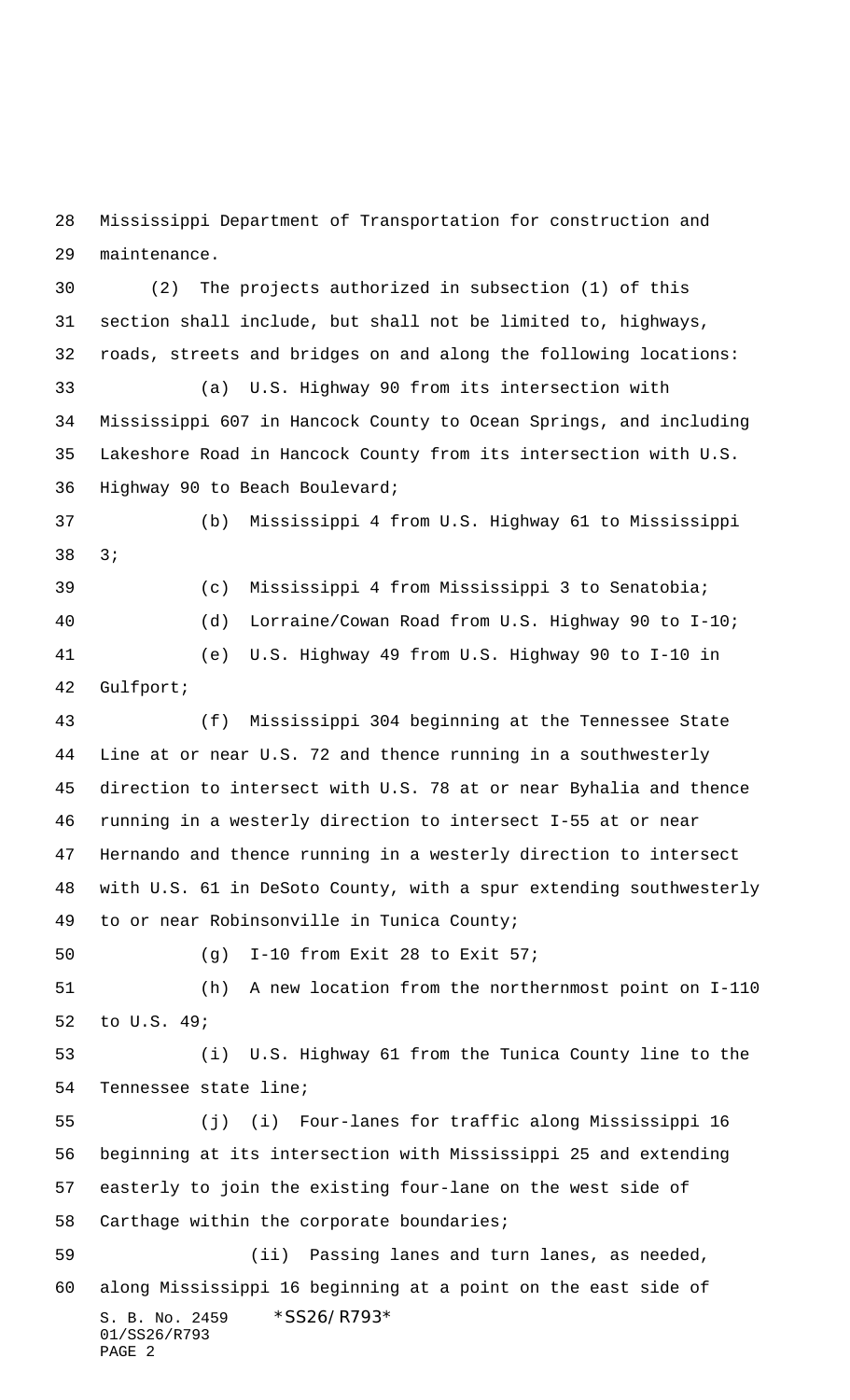Carthage within the corporate boundaries where the existing

 four-lane ends and extending easterly to the Leake/Neshoba county line; and

 (iii) Four-lanes for traffic along Mississippi 16 beginning at the Leake/Neshoba county line and extending easterly to not more than ten (10) miles east of Mississippi 15;

 (k) Lorraine/Cowan Road Extension from I-10 North to relocated/reconstructed Mississippi 67;

 (l ) At various locations on and along U.S. Highway 82 and Mississippi 1 in the City of Greenville;

 (m) At various locations on and along I-20, U.S. Highway 61 and U.S. Highway 80 in the City of Vicksburg, including a truck route from Harbor Industrial Park to U.S. Highway 61 north and an extension of South Frontage Road with railroad bridge to Interstate Highway 20;

 (n) At various locations on and along U.S. Highway 61, U.S. Highway 65 and Washington Street in the City of Natchez;

 (o) At various locations on and along U.S. Highway 90 in the City of Pass Christian;

 (p) Mississippi 43/603 beginning where the existing four-lane ends north of I-10 and extending northerly to a point approximately one (1) mile north of Kiln where Mississippi 43/603 divides into Mississippi 43 and Mississippi 603;

 (q) Mississippi 43 beginning where Mississippi 43 and Mississippi 603 divide and extending northwesterly to or near Picayune;

 (r) U.S. 49 from U.S. 61 west to the Mississippi River bridge;

 (s) Subject to the conditions prescribed in subsection (3) of this section, a central Harrison County connector from I-10 to U.S. 90 in the vicinity of Canal Road to the Mississippi State Port at Gulfport; **\* \* \***

S. B. No. 2459 \* SS26/R793\* 01/SS26/R793 PAGE 3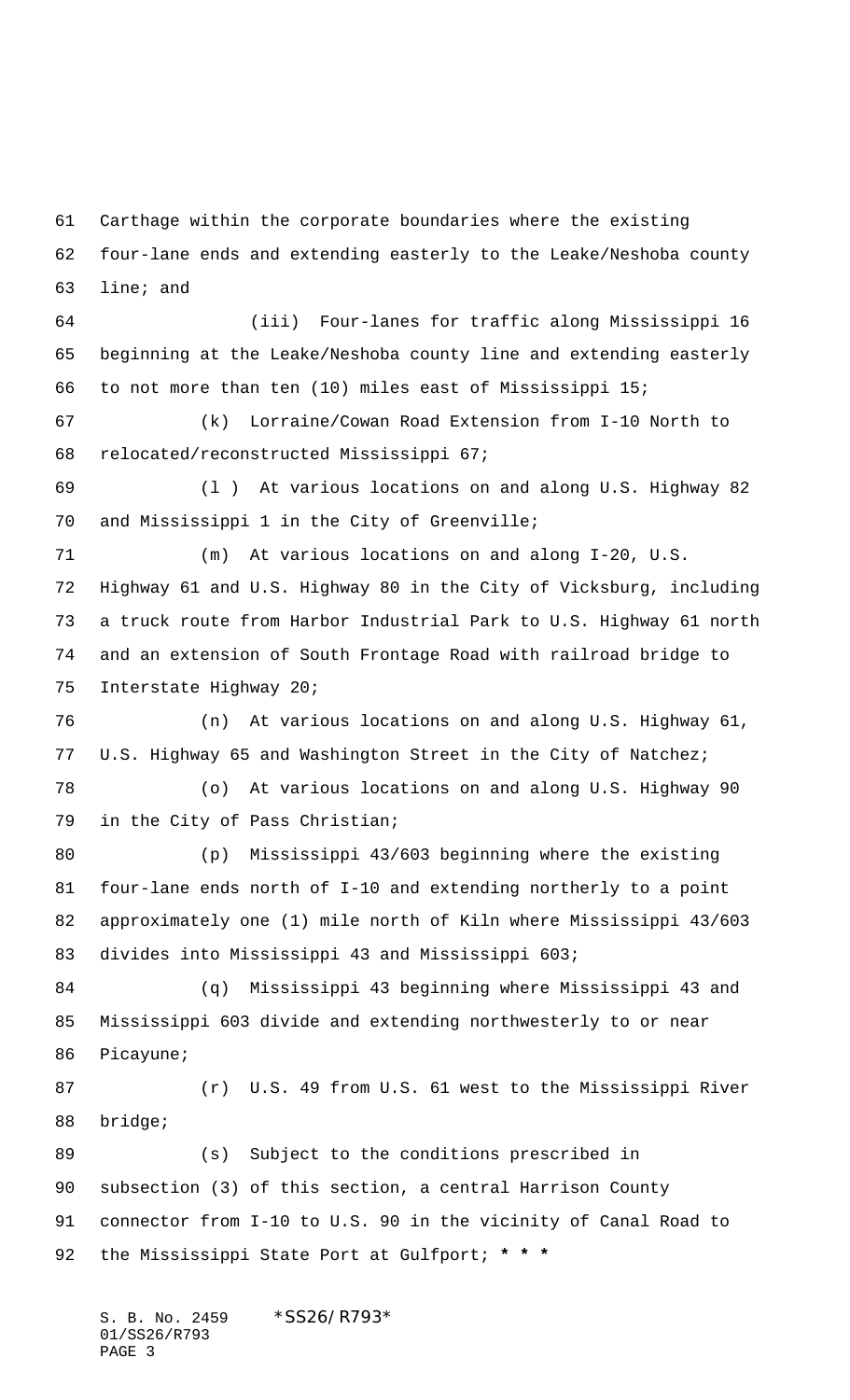(t) An east Harrison County connector from U.S. 90 to I-10 to be located between the Cowan-Lorraine Road interchange and 95 the I-110 interchange; and

## (u) An east Biloxi connector from U.S. 90 to I-10.

 (3) Authorization for the project described in subsection (2)(s) of this section is conditioned upon receipt by the Mississippi Transportation Commission of a written commitment by the Department of Economic and Community Development to make available for such project not less than Six Million Dollars (\$6,000,000.00).

 (4) All planning, construction, reconstruction and performance of the projects authorized under this section, including the letting of contracts, shall commence, proceed and be performed by the Mississippi Transportation Commission and the Mississippi Department of Transportation according to priorities based on volume capacity and traffic congestion in comparative project areas; however, if a project authorized in this section is also included in the four-lane highway program under Section 65-3-97, then all contracts necessary to be let for the completion of the project under this section shall be let not later than the priorities established for the letting of contracts for the project under Section 65-3-97.

 (5) (a) Funds for the projects authorized under this section may be provided through the issuance of bonds under Sections 65-39-5 through 65-39-33, through the issuance of notes for such purposes under Section 31-17-127 or from such monies as may be available in the Gaming Counties State-Assisted Infrastructure Fund created under Section 65-39-17.

S. B. No. 2459 \*SS26/R793\* (b) In addition to the funds provided for under paragraph (a) of this subsection, funds for the project described in subsection (2)(s) of this section also may be provided from any available federal, state, county or municipal funds authorized for such project, including the Economic Development Highway Act.

01/SS26/R793 PAGE 4